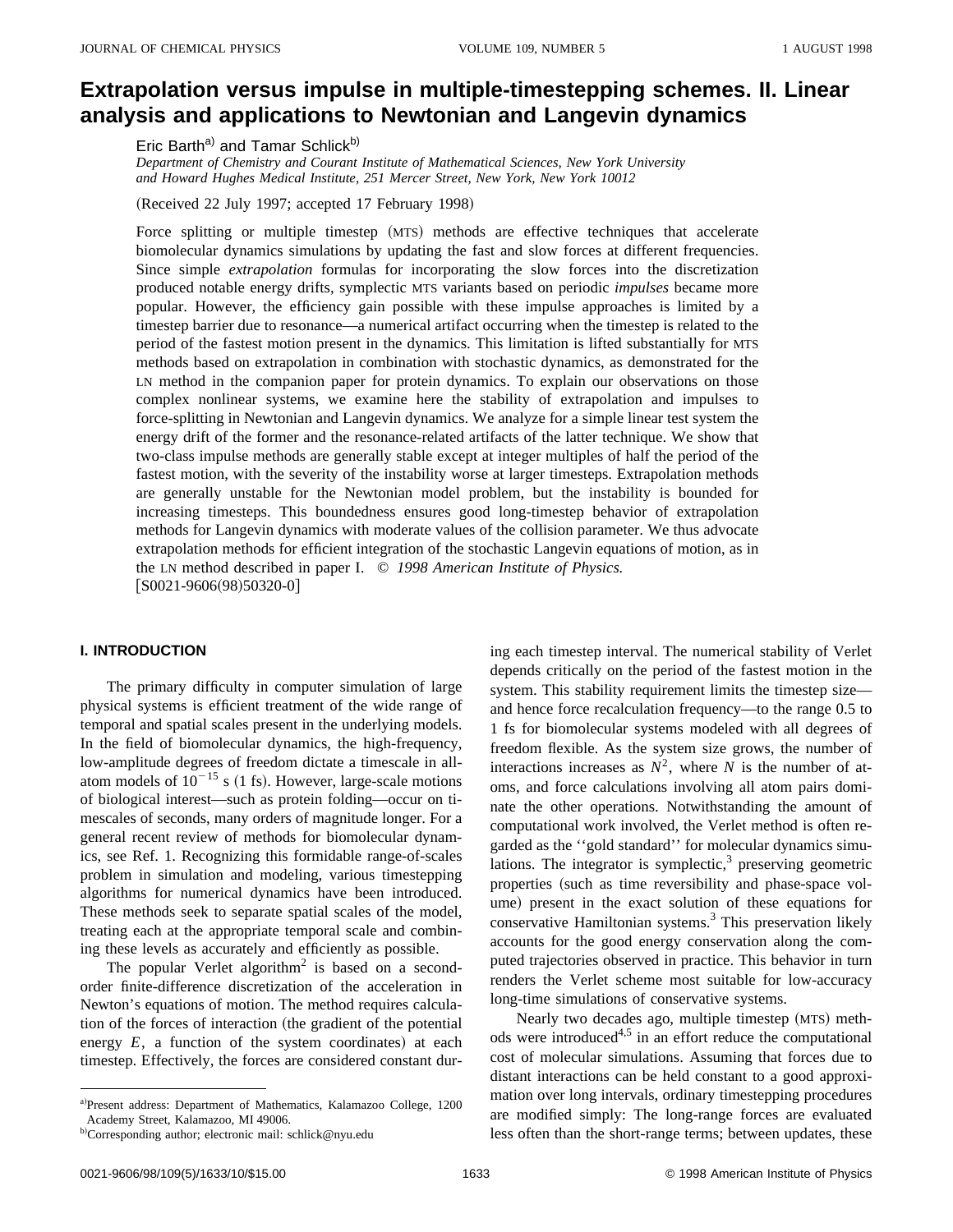slow forces are incorporated into the discretization as constants from step to step. However, this *force extrapolation* approach disrupts the energy-preserving features of the unmodified timestepping algorithms. Therefore, force splitting via extrapolation did not gain wide acceptance in dynamic schemes.

Work continued on MTS methods in a variety of contexts,<sup>6,7</sup> leading to the introduction in 1991 by Grübmuller, Heller, Windemuth, and Schulten<sup>8</sup>—and independently in 1992 by Tuckerman, Berne, and Martyna<sup>9</sup>—of an MTS method which is ''Verlet-like'' in its energy preservation behavior. This MTS variant, called Verlet- $I^8$  or r-Respa,<sup>5</sup> establishes a new class of MTS schemes. (The latter is more general.) This class differs from its predecessors in that the forces on each scale are incorporated into the numerical dynamics only at the time of recalculation, with a strength proportional to the interval between evaluations. Thus, as the time interval between slow-force updates increases, the size of these "impulses" grows. Though the original work $8$  expressed reservations regarding force impulses, these symplectic MTS variants quickly became favored.

However, recently it has become clear that, like Verlet, considerations of numerical stability also limit the allowable timestep in impulse MTS methods. Namely, rapid energy growth has been observed<sup>10–12</sup> when the interval between slow-force updates approaches and exceeds 5 fs. This barrier, occurring around half the period of the fast motion in biomolecules when all degrees of freedom are allowed (e.g., an O–H bond stretch) can be explained by resonance.<sup>13,14</sup> This resonance refers to an integrator-induced artifact that occurs at particular discretization timesteps related to internal periods of the simulated physical system. See Ref. 13 for a thorough analysis of resonance by the implicit-midpoint scheme and Ref. 14 for a discussion of nonlinear resonance in molecular dynamics.

The presence of these resonances limits the outermost timestep,  $\Delta t$  (i.e., interval of slow-force update), in MTS schemes and thus the overall speedup that can be achieved in practice over a standard Verlet trajectory. When bond lengths are constrained via  $SHAKE<sup>15</sup>$ , this artifact is delayed to a timestep related to the light-atom bending modes with period around 20 fs.16 Other implementational details of the MTS protocol can also delay resonance to larger outer timesteps.

The stability of impulse MTS methods has also been studied for a linear system by García-Archilla, Sanz-Serna, and Skeel.<sup>17</sup> This work offers insight into the nature of instabilities and introduces several ''mollified'' impulse methods which employ averaging or other smoothing techniques to extend the outer timestep slightly.

In paper  $I<sub>1</sub><sup>18</sup>$  we introduced an efficient method for biomolecular dynamics that does not suffer from this resonance limitation. Named LN for its origin in a Langevin/Normalmode scheme,  $16,19,20$  the method combines force splitting and Langevin dynamics. LN differs from the symplectic MTS schemes Verlet- $I^8$  and r-Respa $^9$  in several respects:

 $(1)$  The simple Langevin equation is used as the governing equation for dynamics.

- (2) The slow forces are incorporated via extrapolation rather than impulses.
- ~3! The short-range motion is propagated on the basis of a linearized model of the equations of motion. This feature of LN, however, can be replaced by direct force calculations;<sup>18</sup> see below.

Results show<sup>18</sup> very good agreement of LN trajectories with small-timestep trajectories for proteins in vacuum and a large water system. The reference simulations used a small timestep of  $\Delta \tau = 0.5$  fs, the innermost timestep in LN, as in MTS methods.<sup>11,21</sup> In addition, speedup factors of 10 or more are possible for the larger systems since the outermost timestep  $(\Delta t)$  can be increased to 48 fs or more.<sup>18</sup>

The success of the LN method in overcoming resonancerelated instabilities is the subject of this analytical paper. Among the three distinct features of LN enumerated above, the combination of the two—Langevin heat bath and the extrapolation treatment of the slow forces—allows the use of long timesteps. A Langevin version of Verlet-I<sup>8</sup> and r-Respa<sup>9</sup> at moderate values of the Langevin collision parameter  $\gamma$ appears less sensitive to timesteps near half the fastest period but produces trajectories with exaggerated energies and temperatures for timesteps near that period.<sup>18</sup> Better numerical behavior could be achieved by increasing  $\gamma$  by a factor of 2 or more, but this is undesirable due to substantial damping of the internal modes, especially those of lower frequencies.<sup>18</sup>

In contrast, the LN method is stable at moderate  $\gamma$  across a wide range of outer timesteps, without apparent sensitivity to the periods of fast motion present in the system. As already emphasized, this favorable feature is not a consequence of the linearization treatment of local forces; the replacement of linearization by direct force evaluations results in similar behavior (Barth and Schlick, unpublished data).

In this article we explain these observations on complex nonlinear systems<sup>18</sup> by studying the stability of impulse and extrapolation MTS methods on a simple model problem with two force classes. We emphasize that realistic nonlinear potentials (for proteins) were already tested in paper I; results were so striking that we seek here analytical explanations. Without loss of generality, we formulate impulse and extrapolation MTS methods based on the simple first-order symplectic-Euler method<sup>3</sup> (see paper  $I^{18}$  for a Verlet-based MTS method). Intermediate techniques described by Scully and Hermans<sup>22</sup> and more recently by Hermans (private communication), developed to correct the effect of constant extrapolation of the slow forces over long timesteps, are also discussed.

We formulate, for each method applied to a simple onedimensional linear system, the propagation of the dynamics from one timestep to the next as multiplication by a *propagation matrix*. We compute the propagation matrix eigenvalues and examine the relationship between these eigenvalues and the periods of motion in the linear system, outer timestep lengths for the MTS methods, and ultimately the numerical stability of the methods.

This theoretical stability analysis gives insight into the energy drift observed in extrapolation treatments and the timestep barrier associated with impulse methods. We show,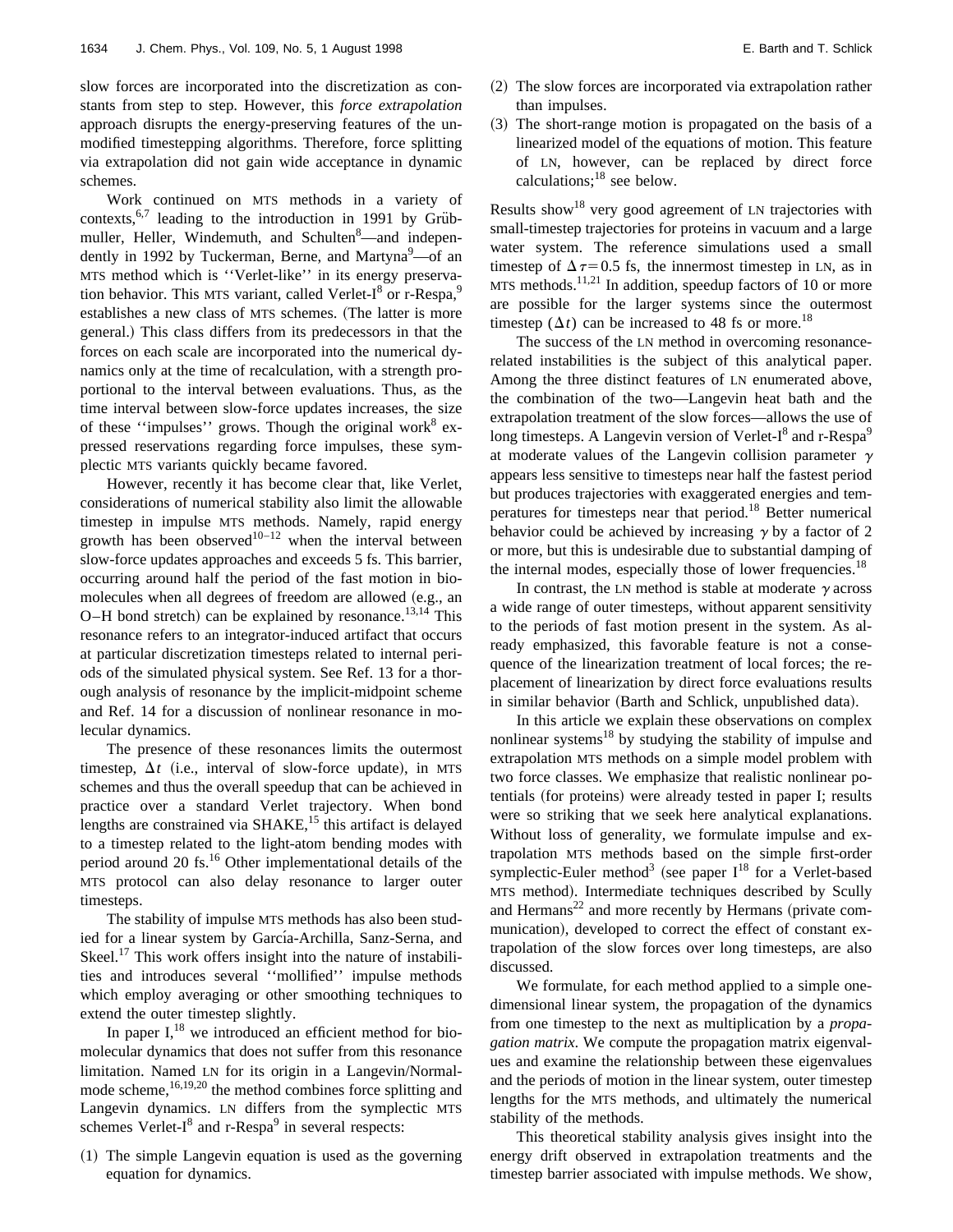in particular, that extrapolation suffers less dramatically from such a barrier. We then extend the analysis and demonstrate that extrapolation methods are suitable for the efficient simulation of systems modeled by the stochastic Langevin equations of motion. Indeed, these ideas have been successfully applied to the simulation of biomolecular systems by the LN method, presented in paper I.<sup>18</sup>

Although we consider the first-order symplectic-Euler integrator here, our analysis can be easily generalized to Verlet/leapfrog, as well as higher-order methods, and the conclusions are similar. Analogous results with Verlet and further insights into resonance problems will be reported separately.<sup>23</sup>

## **II. THE SYMPLECTIC-EULER METHOD AND LINEAR STABILITY**

We consider the linear model described by the following system of first-order differential equations:

$$
\dot{X} = V, \quad \dot{V} = -(\lambda_1 + \lambda_2)X. \tag{1}
$$

The variables *X* and *V* denote the scalar position and velocity, respectively, for a particle of unit mass. We assume that  $\lambda_2 \ll \lambda_1$  to represent motion components differing in characteristic timescales. The solution of system  $(1)$  has the form  $X = \exp(\alpha t + i\sqrt{\lambda_1 + \lambda_2}t)$ , where  $\alpha$  is a real constant and *i*  $=\sqrt{-1}$ . Note that the LN method<sup>18</sup> applies force splitting to a linearized system like  $(1)$ .

We formulate MTS integrators based on the *symplectic-Euler* discretization,<sup>3</sup> given by

$$
X^{n+1} = X^n + \Delta \tau V^{n+1}, \quad V^{n+1} = V^n - \Delta \tau \Lambda X^n, \tag{2}
$$

where  $\Lambda = \lambda_1 + \lambda_2$  and  $\Delta \tau$  is the timestep. The integer superscript *n* refers to the discretized-equation approximation at time  $n\Delta\tau$ .

To establish the methods and notation used later, we examine the stability of the symplectic-Euler method applied to the test system of equation  $(1)$ . The step-to-step propagation operator  $\Phi$ : { $V^n, X^n$ }  $\rightarrow$  { $V^{n+1}, X^{n+1}$ } can be described by the following matrix equation:

$$
\begin{bmatrix} V^{n+1} \\ X^{n+1} \end{bmatrix} = \begin{bmatrix} 1 & 0 \\ \Delta \tau & 1 \end{bmatrix} \begin{bmatrix} 1 & -\Delta \tau \Lambda \\ 0 & 1 \end{bmatrix} \begin{bmatrix} V^n \\ X^n \end{bmatrix}.
$$

The  $2\times2$  product matrix

$$
\mathbf{A}(\Delta \tau, \Lambda) = \begin{bmatrix} 1 & -\Delta \tau \Lambda \\ \Delta \tau & 1 - (\Delta \tau)^2 \Lambda \end{bmatrix} = \begin{bmatrix} 1 & 0 \\ \Delta \tau & 1 \end{bmatrix} \begin{bmatrix} 1 & -\Delta \tau \Lambda \\ 0 & 1 \end{bmatrix}
$$
 (3)

defines the method and determines its stability. Namely, the integrator is stable for values of  $\Delta \tau$  and  $\Lambda$  for which the eigenvalues of **A** lie on the closed unit disk in the complex plane. Formally, we say the spectral radius  $\rho(A)$  (the maximum, in absolute value, of the eigenvalues of  $A$ ) is bounded by unity:  $\rho(A) \le 1$ . Here, the eigenvalues of **A** can be computed as

$$
1 - \frac{1}{2} \Delta \tau^2 \Lambda \pm \frac{1}{2} \sqrt{-4\Delta \tau^2 \Lambda + \Delta \tau^4 \Lambda^2},
$$

or by splitting the expression into real and imaginary parts, as

$$
1 - \frac{1}{2} \Delta \tau^2 \Lambda \pm \frac{1}{4} \sqrt{-4\Delta \tau^2 \Lambda + \Delta \tau^4 \Lambda^2} (1 + \text{signum}(-4\Delta \tau^2 \Lambda + \Delta \tau^4 \Lambda^2))
$$
  

$$
\pm \frac{1}{4} i \sqrt{-4\Delta \tau^2 \Lambda + \Delta \tau^4 \Lambda^2} (1 - \text{signum}(-4\Delta \tau^2 \Lambda + \Delta \tau^4 \Lambda^2)).
$$

It follows that for  $\Delta \tau$  in the open interval  $(0, 2/\sqrt{\Lambda})$ , the eigenvalues have nonzero imaginary parts, occur in complex conjugate pairs, and are of modulus one—that is, lie on the unit circle in the complex plane. For increasing  $\Delta \tau \geq 2/\sqrt{\Lambda}$ , the eigenvalues are strictly real; one value tends to zero while the other grows without bound. Thus  $\Delta \tau = 2/\sqrt{\Lambda}$  is the maximum stable timestep for the method. This is analogous to the well-known condition for stability of the Verlet method for a harmonic oscillator:  $2/\omega$  or  $P/\pi$ , where *P* is the oscillator's period.

The fact that all stable timesteps correspond to propagation matrix eigenvalues with modulus one is related to the structure-preserving properties of the symplectic method.<sup>3</sup> The determinant of this matrix (equal to the product of the two eigenvalues) is one, implying the preservation of volume in phase space. In the one-dimensional system considered here, volume preservation is equivalent to symplecticness.

Figure 1 illustrates the relationship between the propagation matrix eigenvalues and the stability of the symplectic-Euler scheme for  $\Lambda$  = 400. Panel (a) shows the magnitude of both eigenvalues as a function of the timestep  $\Delta \tau$ . This magnitude departs from unity at the timestep  $\Delta \tau = 2/\sqrt{\Lambda} = 0.1$ ; for larger timesteps, one eigenvalue tends to zero and the other grows in magnitude beyond one. The other panels show the complex eigenpairs for selected timesteps represented as vectors. On the unit circle, points correspond to the eigenvalues computed for timesteps  $\Delta \tau = 0.001n$  for integers *n* in the range  $\Delta \tau = 0$  to  $\Delta \tau = 0.1$ . We see that the two eigenvalues begin on the real axis at one for  $\Delta \tau=0$  (b) and, as  $\Delta \tau$  increases, travel as complex conjugate pairs in opposite directions around the unit circle [parts  $(c)$ – $(e)$ ]. At the stability threshold of  $\Delta \tau = 2/\sqrt{\Lambda}$ , the two eigenvalues converge on the real axis at  $-1$  (f), remaining on the real axis thereafter and departing from the unit circle  $(g)$ . This behavior complex eigenvalues converging to a point on the real axis—is associated with instabilities for each of the methods considered in the remainder of the paper.

## **III. STABILITY OF IMPULSE AND EXTRAPOLATION TREATMENTS**

We now consider the stability of impulse and extrapolation force-splitting methods for Newtonian and Langevin dynamics in turn.

#### **A. Newtonian dynamics**

An impulse MTS method treats the slow component (associated with  $\lambda_2$  of the force at timesteps *k* times larger than those for the fast  $(\lambda_1)$  components. A discretization scheme based on system  $(3)$  above is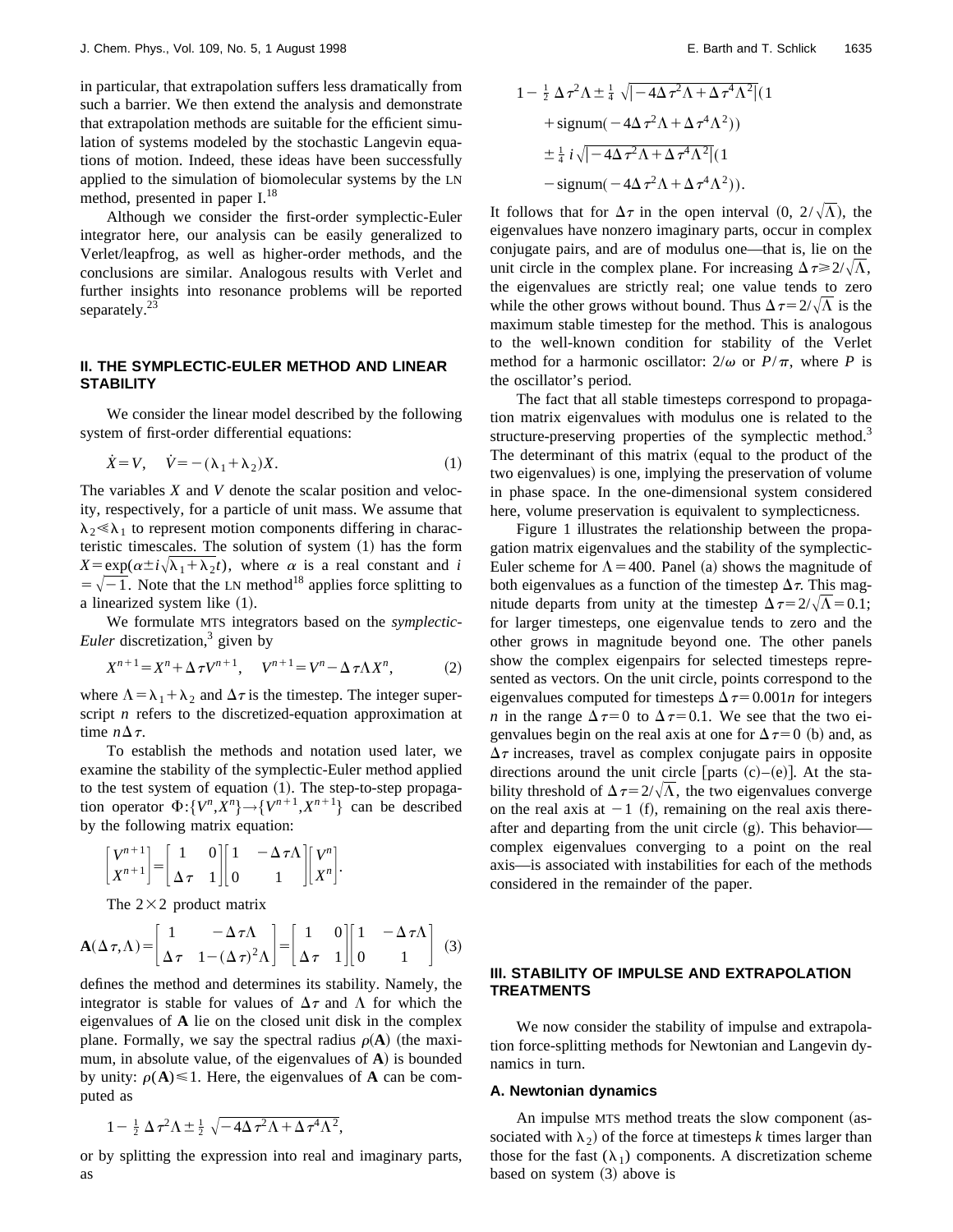

FIG. 1. Propagation-matrix eigenvalue magnitudes for the symplectic-Euler method given by equation (3) applied to the linear test system,  $\Lambda$  = 400, plotted versus the timestep,  $\Delta \tau = 0.001n$  for integers *n* [panel (a)], and the two eigenvalues plotted as vectors in the complex plane for selected  $\Delta \tau$  (b)–(g). The method is stable for  $0 \leq \Delta \tau \leq 2/\sqrt{\Delta} = 0.1$ , and in this interval, the eigenvalues occur in complex conjugate pairs, (b)–(f). For  $\Delta \tau > 2/\sqrt{\Delta}$ , the eigenvalues of the propagation matrix depart from the unit circle along the real axis (g), one growing without bound and the other approaching zero. On the unit circle in parts (b)–(g), points correspond to eigenpairs for  $\Delta \tau$  equal to integral multiples of 0.001.

#### **Impulse Method**

$$
X^{0} = X^{n},
$$
  
\n
$$
V^{0} = V^{n} - k\Delta \tau \lambda_{2} X^{n}
$$
  
\nfor  $i = 0, k - 1$   
\n
$$
V^{i+1} = V^{i} - \Delta \tau \lambda_{1} X^{i},
$$
  
\n
$$
X^{i+1} = X^{i} + \Delta \tau V^{i+1}
$$
  
\nend  
\n
$$
V^{n+1} = V^{k},
$$
  
\n
$$
X^{n+1} = X^{k}.
$$

(The index  $i$  above and hereafter should not be confused with the complex number.) The associated propagation matrix  $A_I$  for this method is given by

$$
\mathbf{A}_{\mathbf{I}}(\Delta \tau, \lambda_1, \lambda_2, k) = \begin{bmatrix} 1 & -\Delta \tau \lambda_1 \\ \Delta \tau & 1 - (\Delta \tau)^2 \lambda_1 \end{bmatrix}^k \begin{bmatrix} 1 & -k \Delta \tau \lambda_2 \\ 0 & 1 \end{bmatrix}
$$
 (4)

$$
= \mathbf{A}(\Delta \tau, \lambda_1)^k \begin{bmatrix} 1 & -k\Delta \tau \lambda_2 \\ 0 & 1 \end{bmatrix} . \tag{5}
$$

It can be shown that the determinant of the matrix  $A_I$  is always one, just as in the case for symplectic-Euler. Thus, this formulation results in a symplectic method. We shall see, however, that the impulse formulation suffers from resonance-related instabilities at certain timestep lengths. For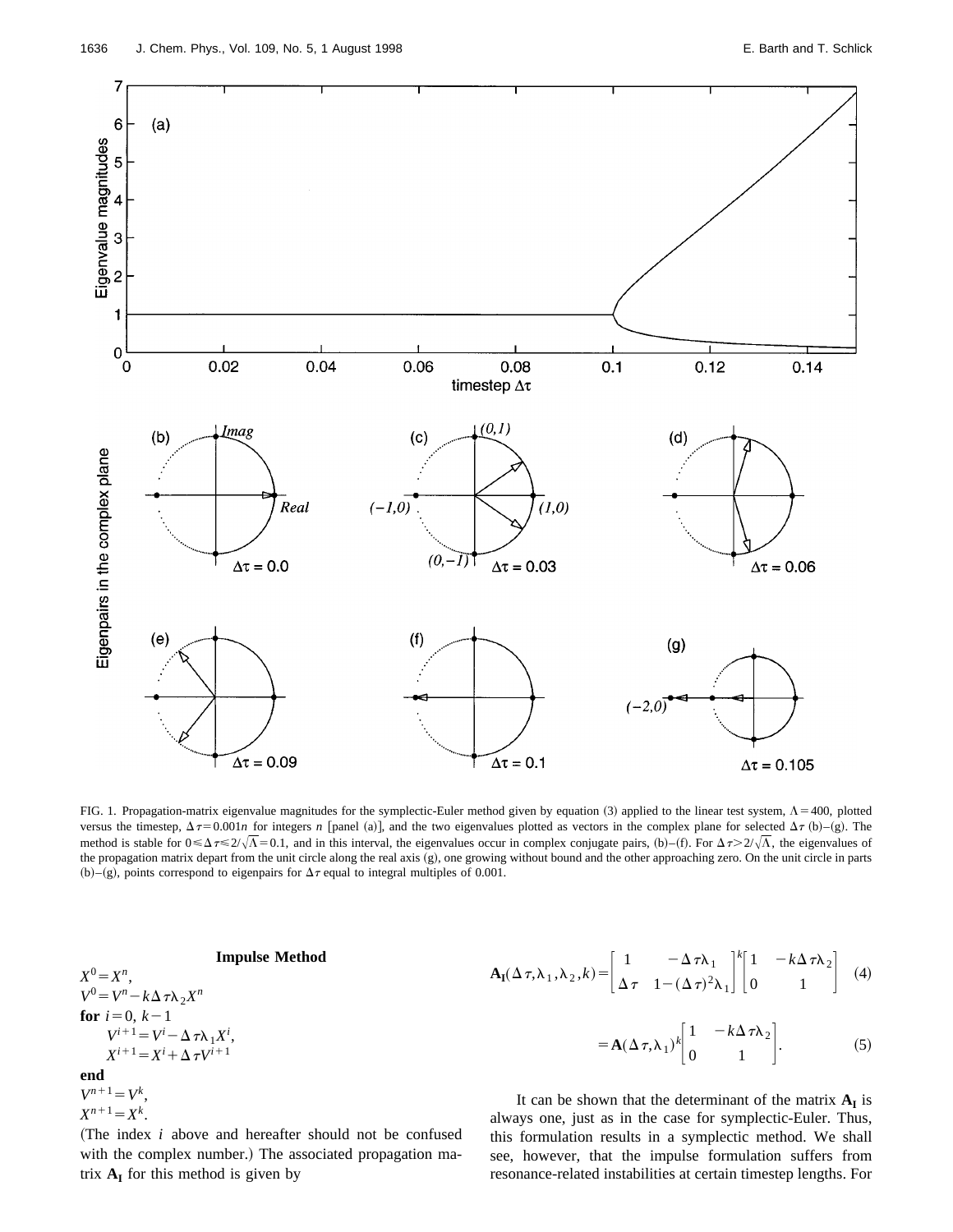timesteps short enough to avoid these instabilities, the structure-preserving properties of this method make it most suitable for Newtonian dynamics.

To avoid the impulses proportional to  $k\Delta \tau$ —and perhaps lessen the effects of resonance-related instabilities—we hold the slow component of the force constant over *k* steps. This approach results in the following alternative treatment:

### **Extrapolation Method**

$$
X^{i} - X^{i}
$$
\n
$$
V^{0} = V^{n}
$$
\n
$$
V^{i+1} = V^{i} - \Delta \tau (\lambda_{1} X^{i} + \lambda_{2} X^{0}),
$$
\n
$$
X^{i+1} = X^{i} + \Delta \tau V^{i+1}
$$
\nend

\n
$$
V^{n+1} = V^{k},
$$
\n
$$
X^{n+1} = X^{k}.
$$

 $\mathbf{v}^0 = \mathbf{v}^n$ 

As before, the slow force  $(\lambda_2 X^0)$  is evaluated at intervals  $k\Delta\tau$ , but in contrast to the impulse method, this constant force contributes to the numerical dynamics at every inner step  $\Delta \tau$ .

Defining the extrapolation matrix **E** as

$$
\mathbf{E}(h,\lambda) = \begin{bmatrix} 0 & -h\lambda \\ 0 & 0 \end{bmatrix},
$$

we obtain the relevant propagation matrix  $A_E$  in terms of  $A$ above and **E** for a step of length  $k\Delta \tau$  for the extrapolation method:

$$
\mathbf{A}_{\mathbf{E}}(\Delta \tau, \lambda_1, \lambda_2, k) = \mathbf{A}(\Delta \tau, \lambda_1)^k + (\mathbf{A}(\Delta \tau, \lambda_1)^k + \mathbf{A}(\Delta \tau, \lambda_1)^{(k-1)} + \cdots + \mathbf{A}(\Delta \tau, \lambda_1)) \mathbf{E}(\Delta \tau, \lambda_2).
$$
 (6)

In Figure 2 we illustrate behavior of the impulse and extrapolation variants of the symplectic-Euler scheme for the case of  $\lambda_1$ =400 and  $\lambda_2$ =1. In the central panel, we show the eigenvalue magnitudes of the associated propagation matrices— $A_I$  and  $A_E$ , respectively—as a function of the timestep. The period associated with each exponential component of the solution,  $e^{i\sqrt{\lambda}t}$ , is  $P=2\pi/\sqrt{\lambda}$ . Hence for  $\lambda_1$ =400, the period  $P_1 \approx 0.314$  in our units, and for  $\lambda_2 = 1$ ,  $P_2=2\pi$ , 20 times larger.

For the results in Figure 2, we use  $\Delta \tau = 0.001$  (the inner timestep) and  $k\Delta \tau$  for the outer timestep. The maximum outer timestep shown (unity) corresponds to about three times the period of the fast motion. We see from the figure that the impulse method is unstable at certain timesteps integral multiples of half the fastest period. The severity of these corruptions increases with *k*, approximately as  $e^{\pm \lambda_2 k \Delta \tau/(2\sqrt{\lambda_1})}$ . This can be seen from the lower panel of Figure 2, which extends the middle view to larger outer timesteps approaching the period of the slow motion  $(2\pi)$ . Impulses clearly lead to serious artifacts at certain timesteps. For other timesteps, however, the impulse method is stable the eigenvalues have magnitude one. Still, for a large nonlinear system, it is likely that once a resonant timestep is reached, good numerical behavior cannot be reestablished by increasing the timestep. $14$  That is, avoiding resonant timesteps is virtually impossible due to many clustered vibrational modes and intricate coupling between them.

For the extrapolation method, in contrast, we note deviations from unit eigenvalues except at integral multiples of the fast period. Since both eigenvalues exceed one in magnitude, the determinant of  $A<sub>E</sub>$  is also greater than one, implying that the method is not volume-preserving or symplectic. This explains the energy drift observed in practice for such methods. The sinusoidal pattern of the extrapolation plot has amplitude  $\lambda_2 / \lambda_1$  (0.0025 here); therefore, the larger the separation of frequencies, the more benign the numerical artifacts in practice.

At half-period multiples, spikes are also seen for the extrapolation method, but they do not increase in magnitude as *k* increases. The upper magnified views of Figure 2 show, for the extrapolation and impulse methods, the spikes in detail for  $k\Delta \tau$  near  $\frac{1}{2}$ ,  $\frac{3}{2}$ , and  $\frac{5}{2}$  the period associated with  $\lambda_1$ . This boundedness associated with the extrapolation approach, together with the discussion in the next section, explains the good behavior of LN at large timesteps observed in practice.18

Interestingly, a method which lies between these two force-splitting extremes was proposed by Scully and Hermans, $^{22}$  and recently modified Hermans [J. Hermans (private communication)]. These extrapolative/correction methods seek to improve the behavior of the low-order extrapolation by introducing corrections to the velocity (and in the original method to the position as well) after extrapolation:

### **Extrapolation/Correction Methods**

 $V^0 = V^n$  $X^0 = X^n$ **for**  $i=0, k-1$  $V^{i+1} = V^{i} - \Delta \tau (\lambda_1 X^{i} + \lambda_2 X^{0}),$  $X^{i+1} = X^i + \Delta \tau V^{i+1}$ 

**end**

$$
V^{n+1} = V^k - \frac{k-1}{2} \Delta \tau (\lambda_2 X^k - \lambda_2 X^0),
$$
  

$$
X^{n+1} = X^k - \left[ \frac{k^2 - 1}{6} (\Delta \tau)^2 (\lambda_2 X^k - \lambda_2 X^0) \right].
$$

Omission of the position correction (enclosed by square brackets in the last line above), constitutes the recent modification, resulting in a scheme we call the Extrapolate/Correct<sub>*V*</sub> method. The propagation matrix associated with this method is

$$
\mathbf{A}_{\mathbf{E}/\mathbf{C}_{\mathbf{V}}}(\Delta \tau, \lambda_1, \lambda_2, k) = \left(\mathbf{I} + \mathbf{E}\left(\frac{k-1}{2}\Delta \tau, \lambda_2\right)\right)
$$

$$
\times \mathbf{A}_{\mathbf{E}}(\Delta \tau, \lambda_1, \lambda_2, k) - \mathbf{E}\left(\frac{k-1}{2}\Delta \tau, \lambda_2\right).
$$

$$
(7)
$$

To express the propagation matrix for the Extrapolate/Correct<sub>*V*, $X$ </sub> method, we first introduce the following extrapolation matrix:

$$
\mathbf{E}_{\mathbf{X}}(h,\lambda) = \begin{bmatrix} 0 & 0 \\ 0 & -h\lambda \end{bmatrix}.
$$

Then the propagation matrix for this method can be expressed as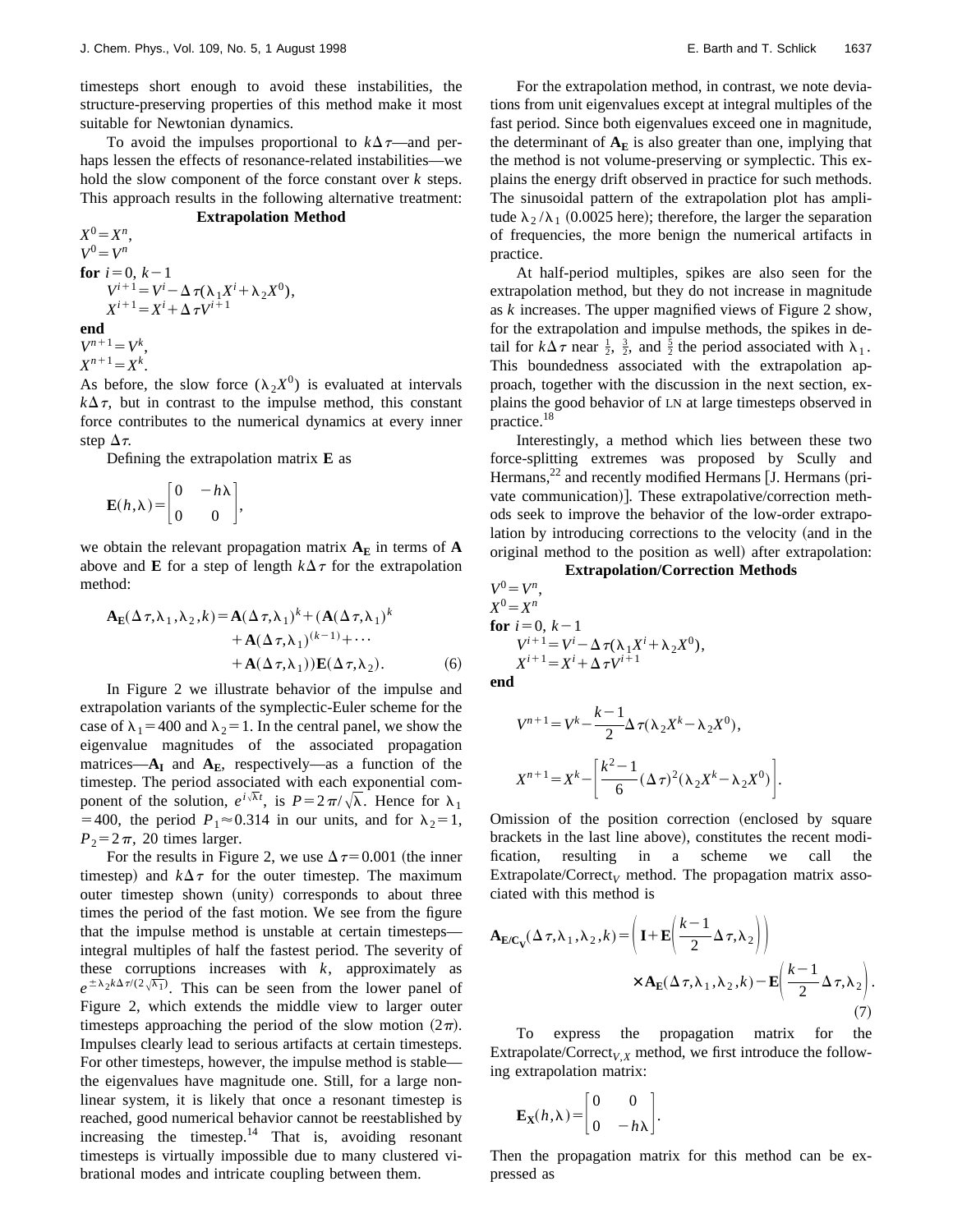

FIG. 2. Propagation-matrix eigenvalue magnitudes for the impulse method given by equation (5)  $(\cdots)$  applied to the linear test system,  $\lambda_1 = 400$ ,  $\lambda_2 = 1$ , versus the extrapolation method of equation (6) (--), plotted as a function of the outer timestep. The upper magnified views show the behavior near odd multiples of the period associated with  $\lambda_1$ . The lower view extends the outer timestep near the period  $(2\pi)$  of the motion due to the slow force. The spikes associated with the impulse method grow with increasing *k* like  $exp{\pm(\lambda_2 k\Delta \tau)/(2\sqrt{\lambda_1})}$  (--).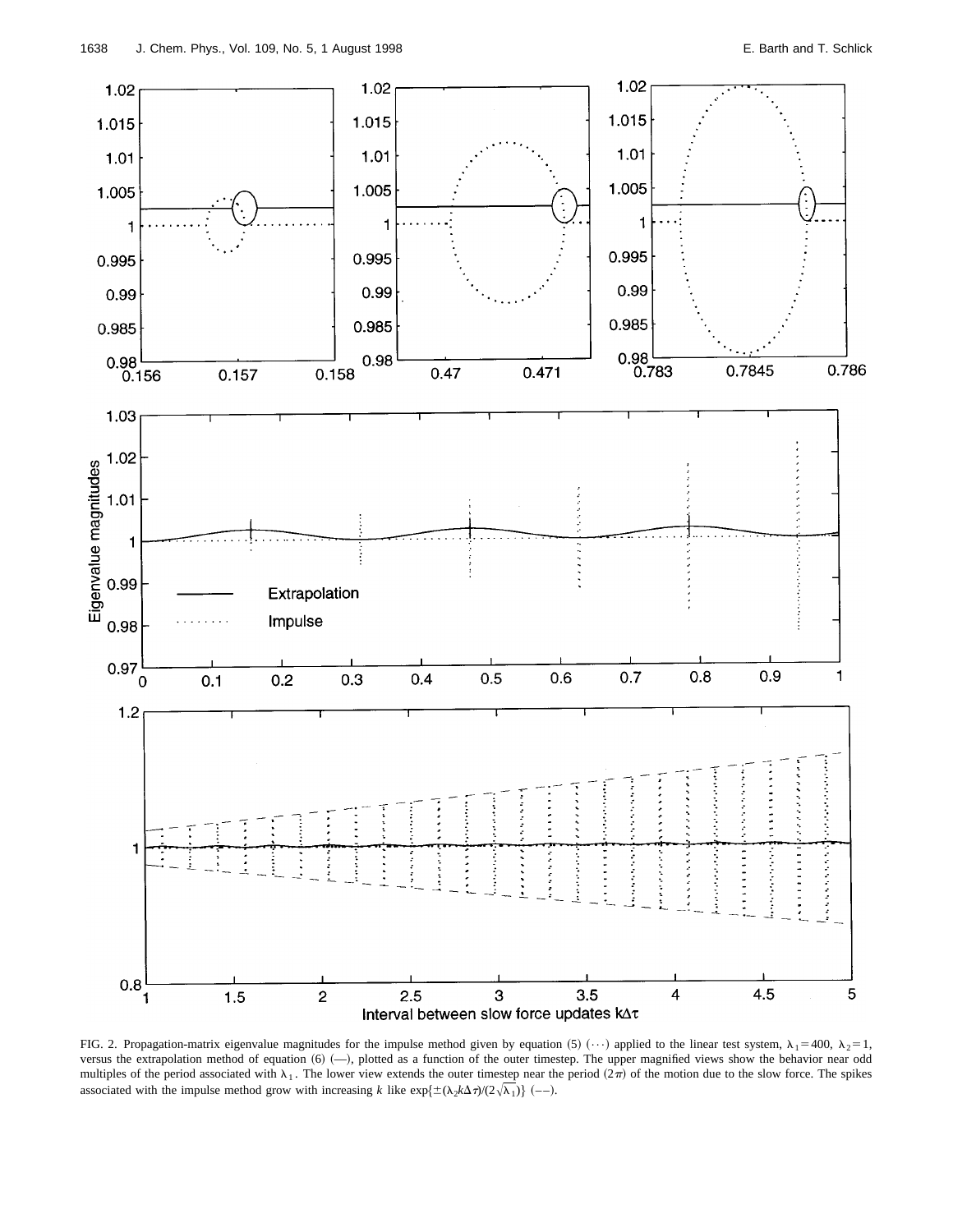$$
\mathbf{A}_{\mathbf{E}/\mathbf{C}_{\mathbf{V},\mathbf{X}}}(\Delta \tau, \lambda_1, \lambda_2, k) = \left(\mathbf{I} + \mathbf{E} \left(\frac{k-1}{2} \Delta \tau, \lambda_2\right) + \mathbf{E}_{\mathbf{X}} \left(\frac{k^2 - 1}{6} (\Delta \tau)^2, \lambda_2\right) \right) \mathbf{A}_{\mathbf{E}}(\Delta \tau, \lambda_1, \lambda_2, k) - \mathbf{E} \left(\frac{k-1}{2} \Delta \tau, \lambda_2\right) - \mathbf{E}_{\mathbf{X}} \left(\frac{k^2 - 1}{6} (\Delta \tau)^2, \lambda_2\right).
$$
\n(8)

Behavior of these two methods for our model problem can be seen in Figure 3. The magnified inset shows small deviation from unit eigenvalues for  $k\Delta \tau$  less than about one quarter the period of the fast motion. This result likely explains the good behavior in practice for the methods at moderate timesteps, as well as the slight energy damping (associated with eigenvalues less than unity) for the original extrapolation/correction method *J.* Hermans (private communication). At large timesteps, however, both schemes suffer from sinusoidal oscillations with increasing amplitude, as well as spikes at multiples of half the period; these spikes grow in height with increasing *k*.

#### **B. Langevin dynamics**

The stochastic Langevin framework has been used as the underlying dynamical model in a number of molecular modeling contexts,  $2^{4-32}$  as well as a stabilizing influence from a numerical point of view.<sup>16,19,20,33</sup> With this in mind, we now extend the stability discussions above to Langevin dynamics.

We consider the Langevin equations of motion

$$
\dot{X} = V, \quad \dot{V} = -(\lambda_1 + \lambda_2)X - \gamma V + R,\tag{9}
$$

with the friction parameter  $\gamma$ . The random force *R* is a stationary Gaussian process with statistical properties given by

$$
\langle R(t) \rangle = 0, \quad \langle R(t)R(t') \rangle = 2 \gamma k_B \text{TM} \delta(t-t'),
$$



FIG. 3. Propagation-matrix eigenvalue magnitudes for the extrapolation/ correction methods of equation  $(8)$   $(--)$  and equation  $(7)$   $(--)$ . Eigenvalue magnitudes for the impulse  $(\cdots)$  and pure extrapolation  $(\cdots)$  MTS methods are included for comparison.

where T is the temperature, 
$$
k_B
$$
 is Boltzmann's constant, and  $\delta$  is the Dirac  $\delta$ -function. As before, we assume a unit mass matrix **M**.

The symplectic-Euler method applied to this equation becomes

$$
X^{n+1} = X^n + \Delta \tau V^{n+1},
$$
  
\n
$$
V^{n+1} = (1 - \gamma \Delta \tau) V^n - \Delta \tau \Lambda X^n + \Delta \tau R^n,
$$
\n(10)

where again  $\Lambda = \lambda_1 + \lambda_2$ . The corresponding step-to-step propagation can be described compactly as

$$
\begin{bmatrix} V^{n+1} \\ X^{n+1} \end{bmatrix} = \begin{bmatrix} 1 - \Delta \tau \gamma & -\Delta \tau \Lambda \\ \Delta \tau (1 - \Delta \tau \gamma) & 1 - (\Delta \tau)^2 \Lambda \end{bmatrix} \begin{bmatrix} V^n \\ X^n \end{bmatrix} + \begin{bmatrix} \Delta \tau R \\ \Delta \tau^2 R \end{bmatrix}.
$$
\n(11)

This expression resembles those given in equations  $(5)$  and  $(6)$ —a multiplication of the vector  $[V^n, X^n]^T$  by a matrix with entries involving *X*, *V*,  $\Lambda$ , *k*,  $\Delta \tau$ , and  $\gamma$ . It differs from those deterministic formulations in the addition of a vector of random variables not dependent on  $\Lambda$ ,  $X$ , and  $V$ . We follow Kloeden and Platen $34$  in examining the method's stability independent of the random vector, and define the stability matrix for the Langevin integrator as the propagation matrix for a damped oscillator with linear friction coefficient  $\gamma$ :

$$
\mathbf{A}^{\mathcal{L}}(\Delta \tau, \Lambda, \gamma) = \begin{bmatrix} 1 - \Delta \tau \gamma & -\Delta \tau \Lambda \\ \Delta \tau (1 - \Delta \tau \gamma) & 1 - (\Delta \tau)^2 \Lambda \end{bmatrix}.
$$
 (12)

Here the superscript *L* denotes the generalization to Langevin dynamics of the stability matrix **A** defined in equation (3). As before, the method is stable at values of  $\Delta \tau$ ,  $\Lambda$ , and  $\gamma$ for which the spectral radius is bounded by unity.

Similarly, the stability of the impulse and extrapolation  $MTS$  methods applied to the Langevin equations  $(9)$  is determined by the eigenvalues of the matrices

$$
\mathbf{A}_{\mathbf{I}}^{\mathcal{L}}(\Delta \tau, \lambda_1, \lambda_2, k, \gamma) = \mathbf{A}^{\mathcal{L}}(\Delta \tau, \lambda_1, \gamma)^k \begin{bmatrix} 1 & -k\Delta \tau \lambda_2 \\ 0 & 1 \end{bmatrix}
$$
(13)

and

$$
\mathbf{A_E}^{\mathcal{L}}(\Delta \tau, \lambda_1, \lambda_2, k, \gamma) = \mathbf{A}^{\mathcal{L}}(\Delta \tau, \lambda_1, \gamma)^k
$$
  
+ 
$$
(\mathbf{A}^{\mathcal{L}}(\Delta \tau, \lambda_1, \gamma)^k + \mathbf{A}^{\mathcal{L}}(\Delta \tau, \lambda_1, \gamma)^{(k-1)} + \cdots
$$
  
+ 
$$
\mathbf{A}^{\mathcal{L}}(\Delta \tau, \lambda_1, \gamma)) \mathbf{E}(\Delta \tau, \lambda_2).
$$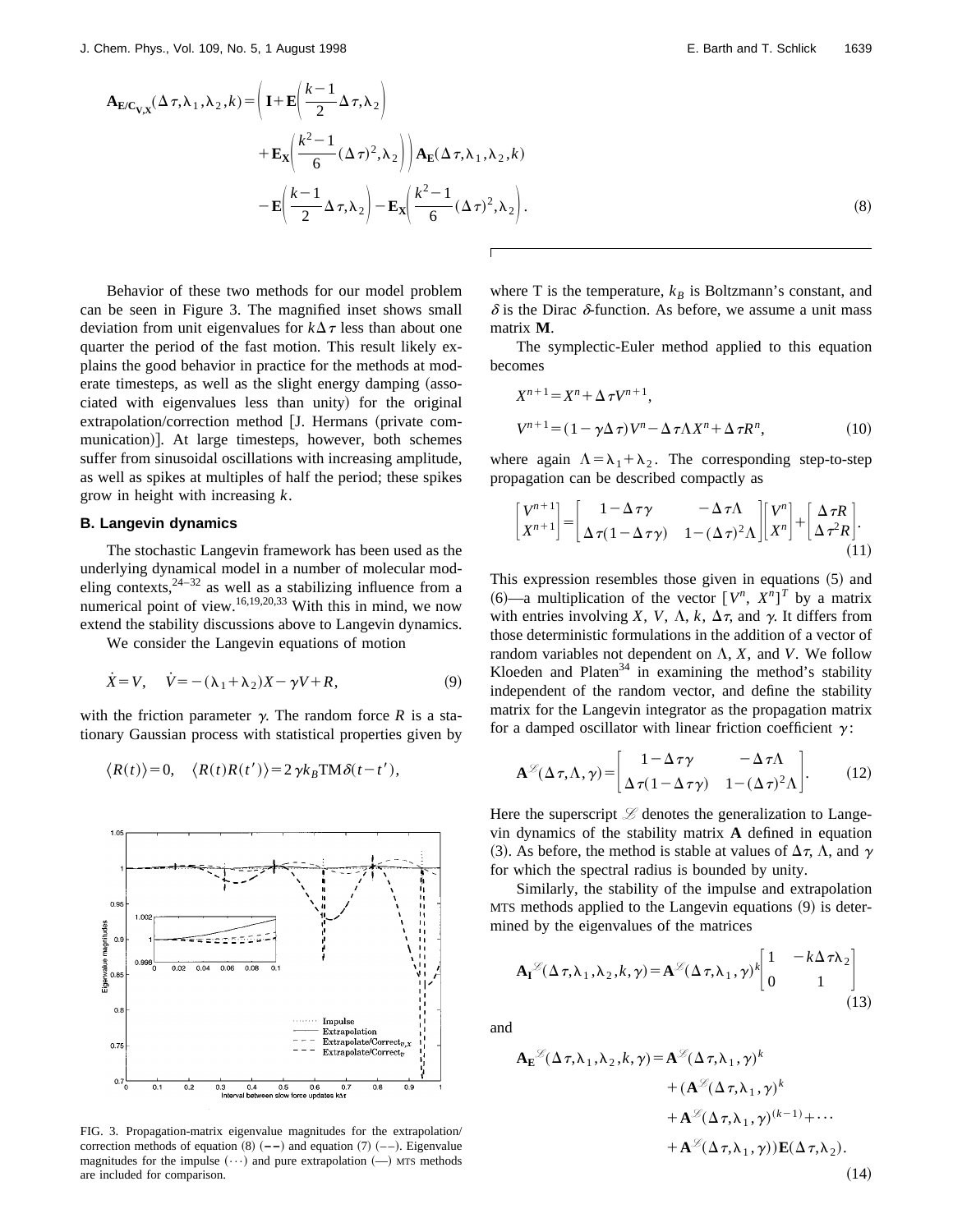

FIG. 4. Propagation-matrix eigenvalue magnitudes for the symplectic-Euler method given by equation  $(12)$   $(-)$ , the impulse MTS method of equation  $(13)$  $(\cdots)$ , and the extrapolation method of equation (14)  $(-)$  applied to the Langevin linear test system for  $\lambda_2=1$  with  $\lambda_1=20$ , 100, and 400. The Langevin parameter  $\gamma$  in each case is the minimal stable value for the extrapolation method, computed by the formula in equation  $(15)$ . For the symplectic-Euler method, the notion of outer timestep  $k\Delta\tau$  reduces to applying k steps of the method defined by equation (14) with timestep  $\Delta\tau$ .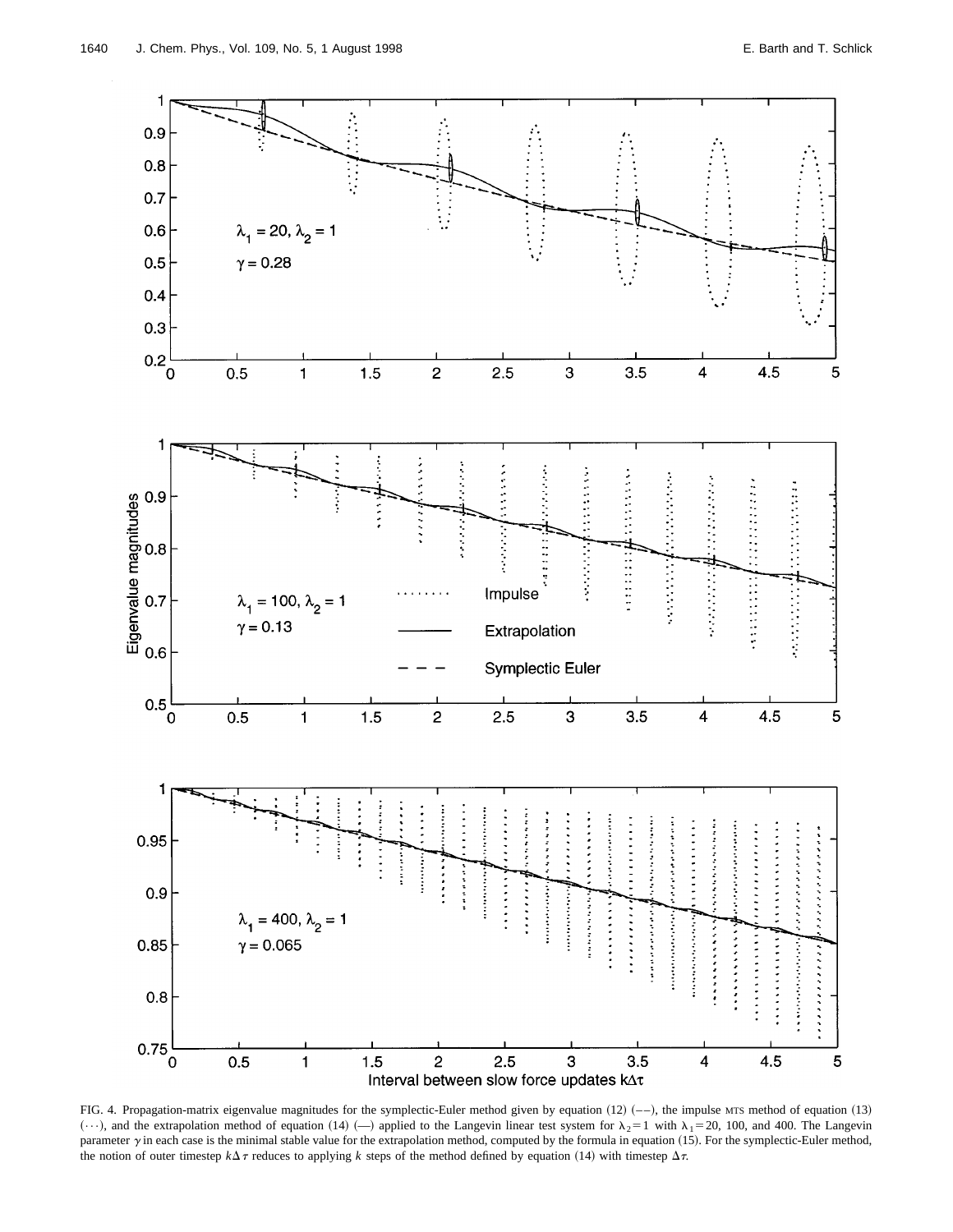

FIG. 5. Root-mean-square fluctuations of the velocity over 3000 steps of integration of the Langevin linear test system by the impulse  $(\cdots)$  and extrapolation  $(-)$  MTS treatments with  $\lambda_1 = 20$ ,  $\lambda_2 = 1$ . The upper view, corresponding to Langevin parameter  $\gamma = 0.28$ , shows resonance effects in the impulse method. A larger  $\gamma$  is required to eliminate this behavior (bottom view).

We have already observed in Figure 2 that the oscillation in the propagation matrix eigenvalues for the extrapolation method has amplitude  $\lambda_2 / \lambda_1$  (with a peak of  $1 + 2\lambda_2 / \lambda_1$  at odd multiples of half the fast period) and approximately the same period as the motion associated with  $\lambda_1$ , (*P*  $=2\pi/\sqrt{\lambda_1}$ . The spectral radius of the exact flow of the damped oscillator should decay (due to friction) like  $e^{-\gamma t/2}$ . Thus for a given value of  $\gamma$ , the exponentially decaying eigenvalue oscillations should be bounded above, for all  $\Delta t$ , by

$$
\exp\{-(\gamma\Delta t)/2\} [1+(2\lambda_2)/\lambda_1].
$$

Substituting half the period of the fastest motion for  $\Delta t$ , and requiring the eigenvalue magnitudes to be restricted to unity or less, we have

$$
1 \ge \exp\{-(\gamma \pi)/(2\sqrt{\lambda_1})\} [1 + (2\lambda_2)/\lambda_1].
$$

We next solve the inequality for  $\gamma$ :

$$
\gamma \geq (2\sqrt{\lambda_1})/\pi \ln[1 + (2\lambda_2)/\lambda_1],\tag{15}
$$

to obtain the minimum value  $\gamma$  which assures stability of the extrapolation method at all outer timesteps  $\Delta t = k \Delta \tau$ .

Figure 4 shows eigenvalue magnitudes for the two schemes for  $\lambda_2=1$  and three ratios:  $\lambda_1/\lambda_2=20,100,400$  (or a period ratio of 20, 10, and  $\sqrt{20}$ , respectively). The  $\gamma$  values 0.28, 0.13 and 0.065 in Figure 4 were calculated in each case from formula  $(15)$ .

The eigenvalue magnitudes decrease with the outer timestep. In Langevin dynamics, this effect is compensated by the restoring force  $R$  in equation  $(9)$ . The greater rate of damping for larger  $\gamma$ , as is physically correct, is evident (note the different lower ordinate value in each  $\gamma$  panel). The figure also suggests that instability results when  $\gamma$  is too small. This has been observed for the LN method.<sup>18</sup> The dependency on the ratio  $\lambda_1 / \lambda_2$  emerges from the other parts of the figure.

Figure 4 further shows that the Langevin/impulse approach is stable for the chosen  $\gamma$ , since the eigenvalues do not exceed unity in magnitude. However, the large deviations from the damped oscillator spectral radius of  $e^{-\gamma t/2}$  can result in stable, *but incorrect* Langevin trajectories. This is demonstrated in Figure 5, where the root-mean-square fluctuations in velocity are plotted versus the outer timestep for